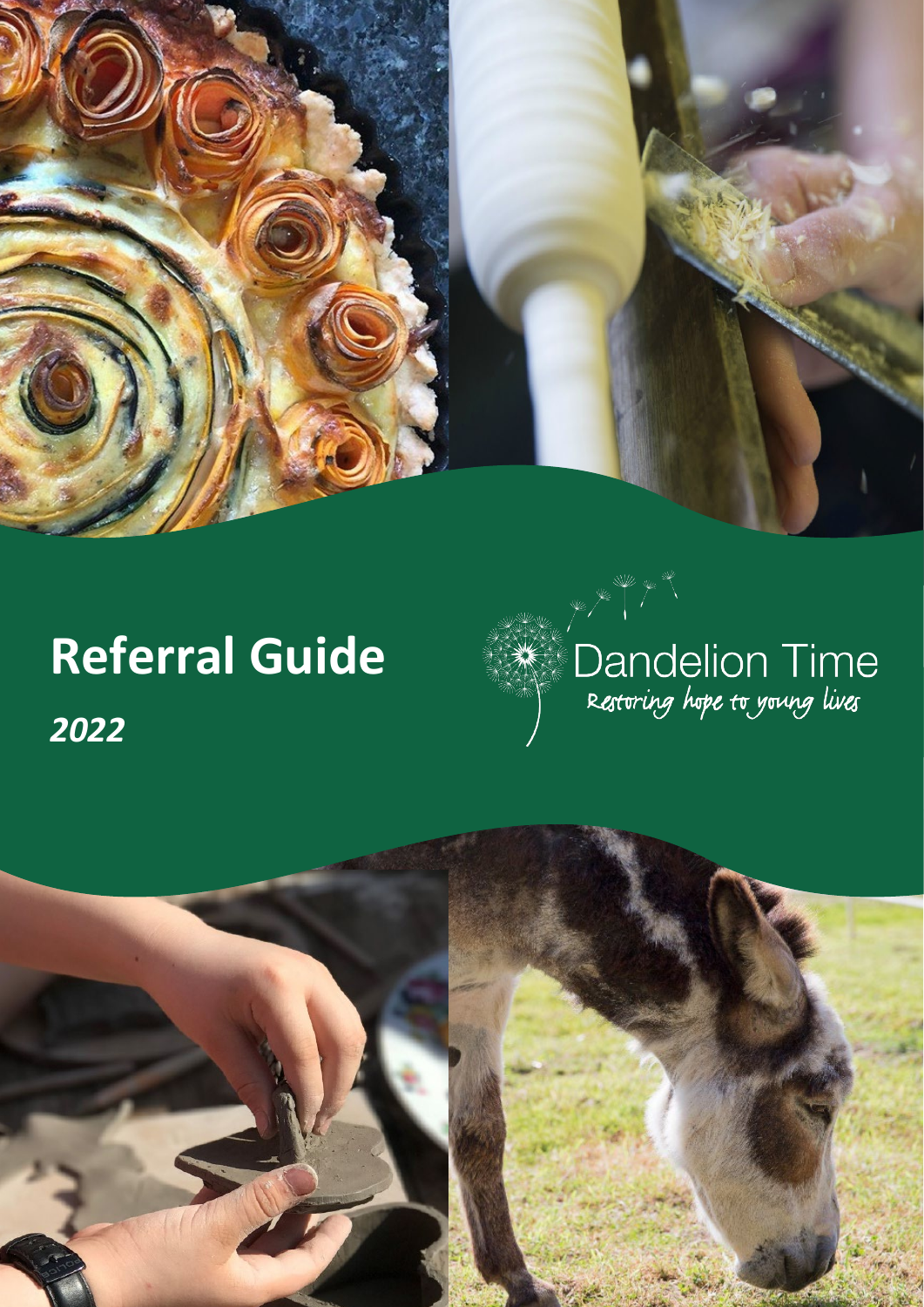# **About Us**

Dandelion Time supports the lives of traumatised children and families in Kent, delivering services from our peaceful sites in Maidstone and Ashford. Our therapeutic approach is family based and offers hands-on sensory and healing experiences. We engage families in a range of natural craft, cooking, gardening and harvesting, animal care and outdoor activities that engage head, heart and hands. Our nurturing environment allows children to build self-belief, strengthen relationships and develop the skills and aspirations for a brighter future. We also offer 1:1 support to parents/carers throughout the duration of their sessions. Our aim is to promote sustainable change for vulnerable children and their families using the therapeutic and educational potential of the natural world. Please see our website for more detailed information about our methodology and outcomes [www.dandeliontime.org.uk.](http://www.dandeliontime.org.uk/)

# **Referral Process**

Dandelion Time welcomes referrals for children and young people from a professional working with them and/or their family. We accept referrals for children aged 6-13 years old, where they are accompanied by at least one parent or carer. We also accept sibling referrals providing they sit within age limits. Our service is provided for family members where the occurrent of trauma is past, rather than on-going.

Please complete our referral form as fully as possible and return it to us by email or post. We will review the referral and may speak with you and other involved professionals to deepen our understanding and ensure we are the most appropriate service for the child and family at the time. We will let you know whether your referral meets our criteria and where we can, recommend an alternative provision.

We are unable to accept a referral until funding is secured.

When funding is secured and the referral has been accepted you will be informed. The family will then join the waiting list and as soon as a suitable place on the timetable becomes available we will inform you, the family and school. We will then arrange to carry out a home visit or invite the family to an introductory session at one of our centres. Please note that there is a waiting list and Dandelion Time generally cannot offer urgent placements.

Placements at Dandelion Time involve at least a ten-week programme of once-per-week sessions at our sites near Maidstone or Ashford. During the pandemic we are responding to Government guidance and will either offer individual family or small multi-family sessions.

Progress is continually reviewed and if funding is secured placements can be extended by up to five weeks if necessary.

### **Funding a Child's Placement at Dandelion Time**

If you are referring under a Service Level Agreement (SLA) or Grant from KCC or Medway County Council, please ensure it is clearly marked and authorised via the channels agreed as part of the SLA and return as soon as possible.

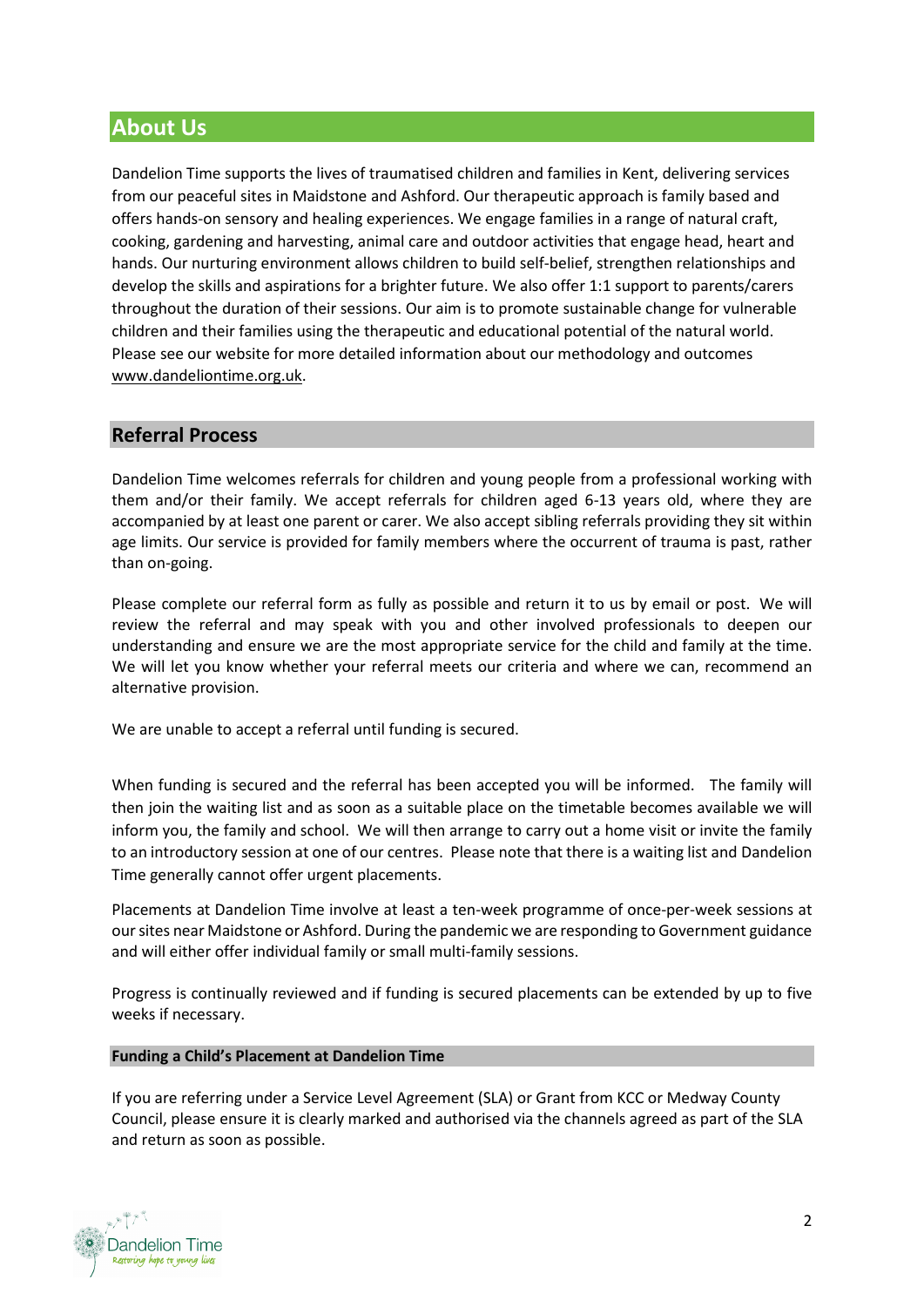If you are not referring under a Service Level Agreement (SLA) or Grant please note that Dandelion Time generally funds two thirds of each placement cost through community fundraising, personal contributions and charitable grants. As a charity, we request that the referrer source a contribution for the remaining third of the cost. This amount constitutes £100 per week for an individually referred child. The minimum placement length is ten weeks, therefore the total amount of funding required is £1000.

Many organisations work together to support a child sharing the funding arrangements.

### **Funding Options**

### **Organisations involved with the referred child**

Many schools use **Pupil Premium Money** to fund a child's place, since Dandelion Time outcomes include improvements in attendance, attainment and behaviour on completion of the programme.

### **Grants for individuals**

The following organisations may fund individuals to access a Dandelion Time placement:

| <b>Organisation</b>                                  | Criteria:<br><b>Location</b>                | <b>Other Criteria</b>                                                                  | <b>To Apply</b>                                                             |
|------------------------------------------------------|---------------------------------------------|----------------------------------------------------------------------------------------|-----------------------------------------------------------------------------|
| <b>Kent</b><br><b>Community</b><br><b>Foundation</b> | Kent or<br>Medway                           | Financial disadvantage<br><b>Young Carers</b><br>Affected by disability and/or illness | https://kentcf.o<br>rg.uk/funding/i<br>ndividuals                           |
| Help a<br><b>Maidstone</b><br><b>Child</b>           | Within<br>Maidston<br>e<br>borough          | Financial disadvantage<br>Affected by poor life chances and well-being                 | http://www.hel<br>pamaidstonechi<br>ld.org/applying-<br>for-funding/        |
| <b>Headley Pitt</b><br><b>Charitable Trust</b>       | Kent<br>(special<br>interest in<br>Ashford) | Affected by poverty<br>Difficulties affecting education                                | https://headley<br>pitt.site123.me<br>L                                     |
| <b>Magic Cash for</b><br><b>Kids</b>                 | Royal<br>Tonbridge<br>Wells                 | Disability<br>Illness<br>Disadvantage/poor quality of life                             | https://planetr<br>adio.co.uk/mag<br>ic/charity/news<br>/grants-18/         |
| <b>The Argus</b><br><b>Appeal</b>                    | <b>Sussex</b>                               | Disadvantage/vulnerability<br>Disability                                               | https://www.re<br>sourcecentre.or<br>g.uk/informatio<br>n/argus-<br>appeal/ |